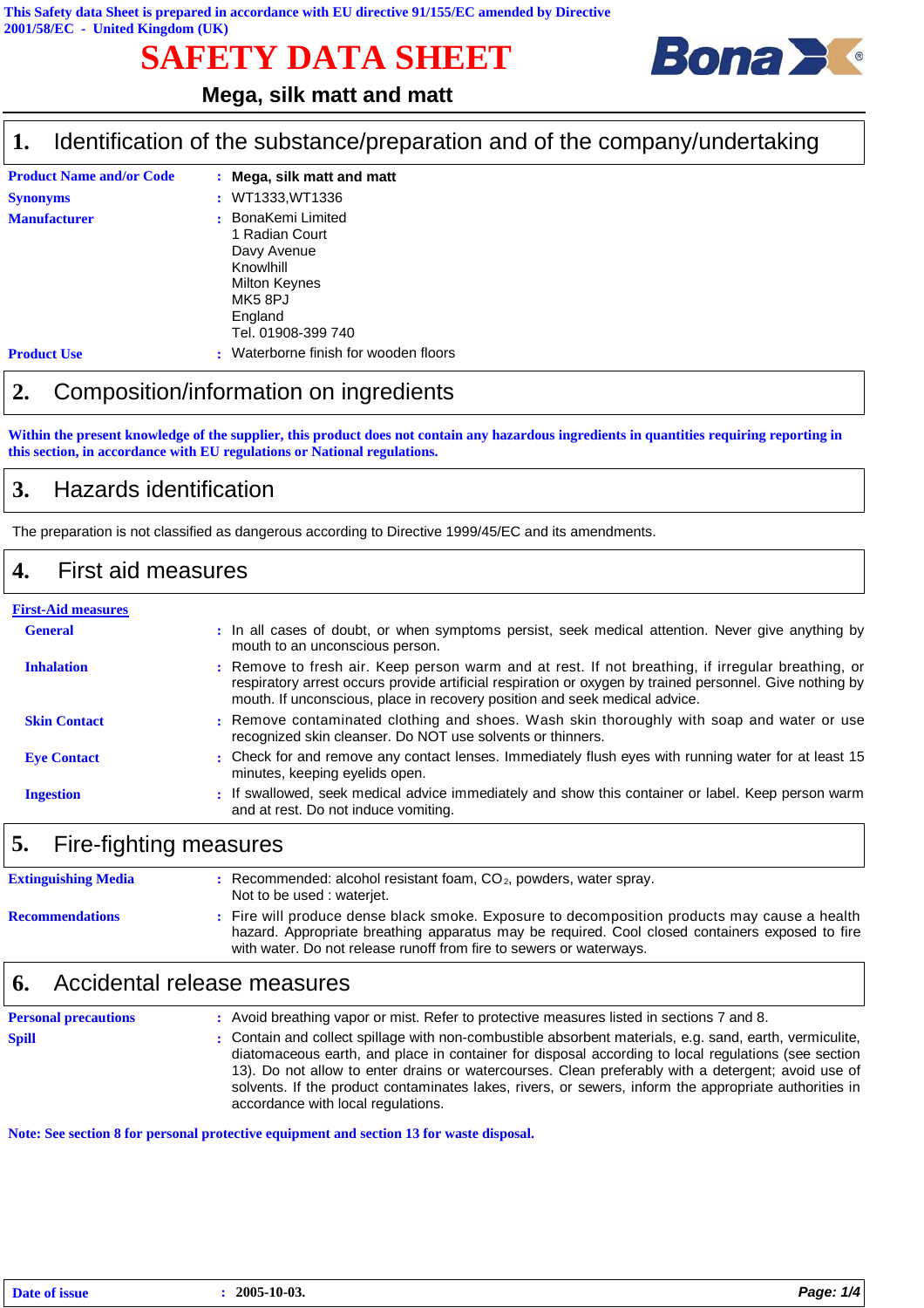#### *Mega, silk matt and matt*

#### Handling and storage **7.**

| <b>Handling</b> | : Keep container tightly closed.                                                                                                                                                                                                      |
|-----------------|---------------------------------------------------------------------------------------------------------------------------------------------------------------------------------------------------------------------------------------|
|                 | Avoid contact with skin and eyes. Avoid inhalation of vapors and spray mist.                                                                                                                                                          |
|                 | Eating, drinking and smoking should be prohibited in area where this material is handled, stored and<br>processed. Workers should wash hands and face before eating, drinking and smoking.                                            |
|                 | Put on appropriate personal protective equipment (see Section 8).                                                                                                                                                                     |
|                 | Never use pressure to empty: container is not a pressure vessel. Always keep in containers made<br>from the same material as the original one.                                                                                        |
|                 | Comply with the health and safety at work laws.                                                                                                                                                                                       |
| <b>Storage</b>  | : Store in accordance with local regulations. Store in a cool, well-ventilated area away from<br>incompatible materials and ignition sources.                                                                                         |
|                 | Keep away from: OXIDIZING AGENTS, strong alkalis, strong acids.<br>No smoking. Prevent unauthorized access. Containers that are opened must be carefully resealed<br>and kept upright to prevent leakage.<br>Do not empty into drains |
|                 |                                                                                                                                                                                                                                       |

# **8.** Exposure controls/personal protection

| <b>Engineering measures</b>                      | : Provide adequate ventilation. Where reasonably practicable, this should be achieved by the use of<br>local exhaust ventilation and good general extraction. If these are not sufficient to maintain<br>concentrations of particulates and solvent vapors below the OEL, suitable respiratory protection<br>must be worn. |
|--------------------------------------------------|----------------------------------------------------------------------------------------------------------------------------------------------------------------------------------------------------------------------------------------------------------------------------------------------------------------------------|
| <b>Occupational Exposure Limits</b>              | : Not available.                                                                                                                                                                                                                                                                                                           |
| <b>Personal protective equipment</b>             |                                                                                                                                                                                                                                                                                                                            |
| <b>Respiratory system</b>                        | : If workers are exposed to concentrations above the exposure limit, they must use appropriate,<br>certified respirators.                                                                                                                                                                                                  |
| <b>Skin and body</b>                             | : Not applicable.                                                                                                                                                                                                                                                                                                          |
| <b>Hands</b>                                     | : For prolonged or repeated handling, use gloves: nitrile.                                                                                                                                                                                                                                                                 |
|                                                  | Barrier creams may help to protect the exposed areas of the skin, but should not be applied once<br>exposure has occurred.                                                                                                                                                                                                 |
| <b>Eyes</b>                                      | : Use safety eyewear designed to protect against splash of liquids.                                                                                                                                                                                                                                                        |
| The class case and all acres assessed a such and |                                                                                                                                                                                                                                                                                                                            |

#### **Environmental exposure control**

Do not allow to enter drains or watercourses.

## **9.** Physical and chemical properties

| <b>Physical state</b>   |           | $:$ Liquid.                         |
|-------------------------|-----------|-------------------------------------|
| <b>Odor</b>             |           | : Not available.                    |
| <b>Color</b>            | $\bullet$ | White.                              |
| <b>Flash point</b>      | :         |                                     |
| рH                      |           | $: 8$ [Basic.]                      |
| <b>Specific gravity</b> |           | $: 1.04$ (Water = 1)                |
| <b>Solubility</b>       |           | : Soluble in cold water, hot water. |

# 10. Stability and reactivity

Stable under recommended storage and handling conditions (see section 7).

Hazardous decomposition products: carbon monoxide, carbon dioxide, smoke, oxides of nitrogen.

Keep away from the following materials to prevent strong exothermic reactions: OXIDIZING AGENTS, strong alkalis, strong acids.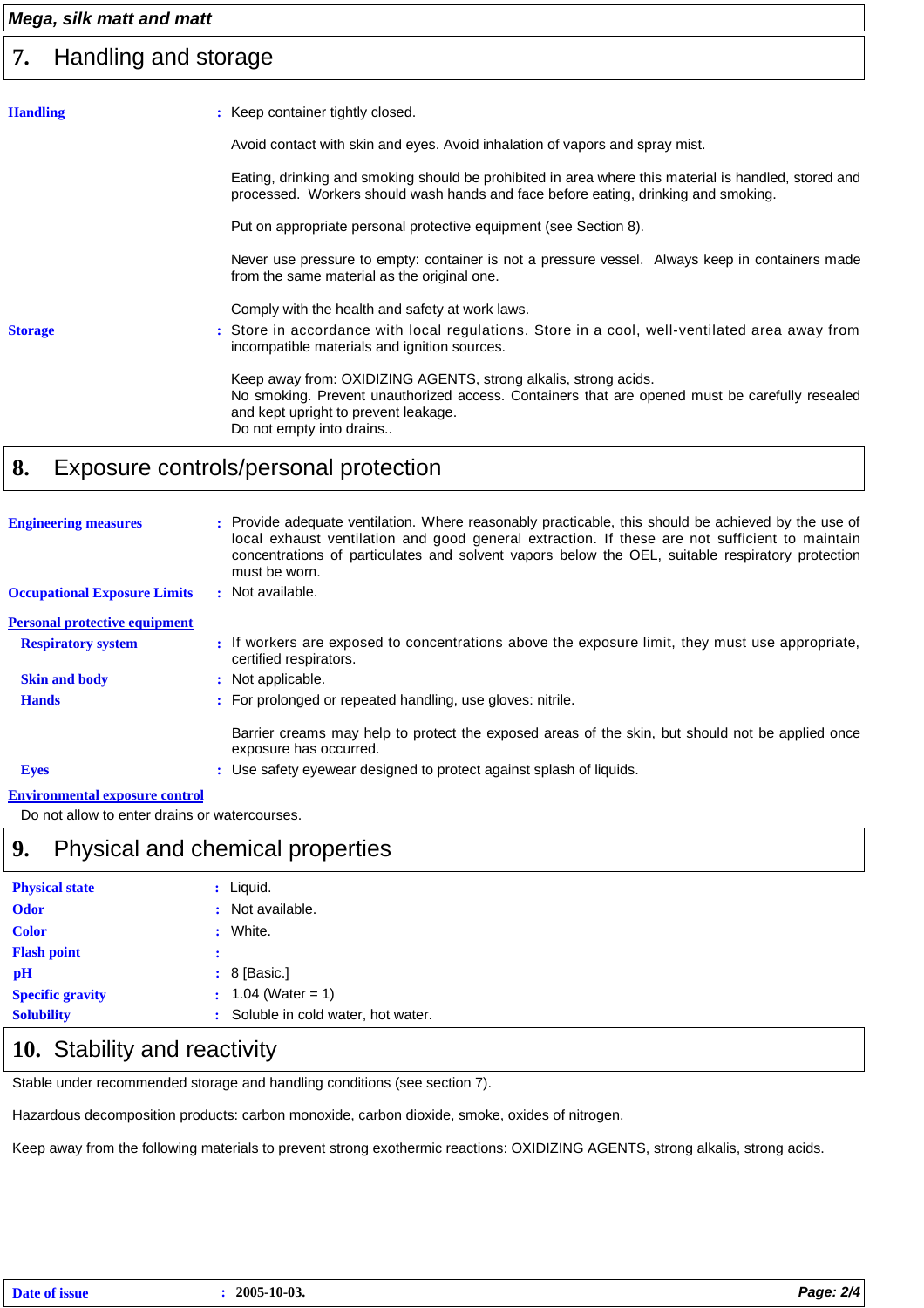#### *Mega, silk matt and matt*

#### **11.** Toxicological information

There is no data available on the preparation itself. The preparation has been assessed following the conventional method of the Dangerous Preparations Directive 1999/45/EC and is classified for eco-toxicological properties accordingly. See Sections 2 and 15 for details.

Repeated or prolonged contact with the preparation may cause removal of natural fat from the skin, resulting in non-allergic contact dermatitis and absorption through the skin. If splashed in the eyes, the liquid may cause irritation and reversible damage.

# **12.** Ecological information

There is no data available on the preparation itself. Do not allow to enter drains or watercourses.

The preparation has been assessed following the conventional method of the Dangerous Preparations Directive 1999/45/EC and is not classified as dangerous for the environment.

# **13.** Disposal considerations

Do not allow to enter drains or watercourses. Dispose of according to all federal, state and local applicable regulations. **European Waste Catalogue :** 08 01 12 **(EWC)**

**Hazardous Waste :** To present knowledge of the supplier, this product is not regarded as hazardous waste as defined by EU Directive 91/689/EC.

## **14.** Transport information

#### **Land - Road/Railway**

| <b>UN</b> number                   |                | : Not regulated. |
|------------------------------------|----------------|------------------|
| <b>Transport document name</b>     | ÷              |                  |
| <b>Packing Group</b>               |                |                  |
| Sea                                |                |                  |
| <b>UN</b> number                   | ř              | Not regulated.   |
| <b>Proper shipping name</b>        | ÷              |                  |
| <b>Marine pollutant substances</b> | ÷              |                  |
| <b>Packing Group</b>               | ÷              |                  |
| <b>Marine Pollutant</b>            | ٠              | No.              |
| Air                                |                |                  |
| <b>UN</b> number                   | ÷              | Not regulated.   |
| <b>Proper shipping name</b>        |                |                  |
| <b>Packing Group</b>               |                |                  |
| <b>Inland waterways</b>            |                |                  |
| <b>UN</b> number                   | $\ddot{\cdot}$ | Not regulated.   |
| <b>Proper shipping name</b>        |                |                  |
| <b>Packing Group</b>               |                |                  |
|                                    |                |                  |

#### **15.** Regulatory information

**EU Regulations EC Statistical Classification (Tariff Code)**

**:** This preparation is not classified as dangerous according to the EC Directive 88/379/EEC.

**Risk Phrases This product is not classified according to the EU regulations. :**

#### **National regulations**